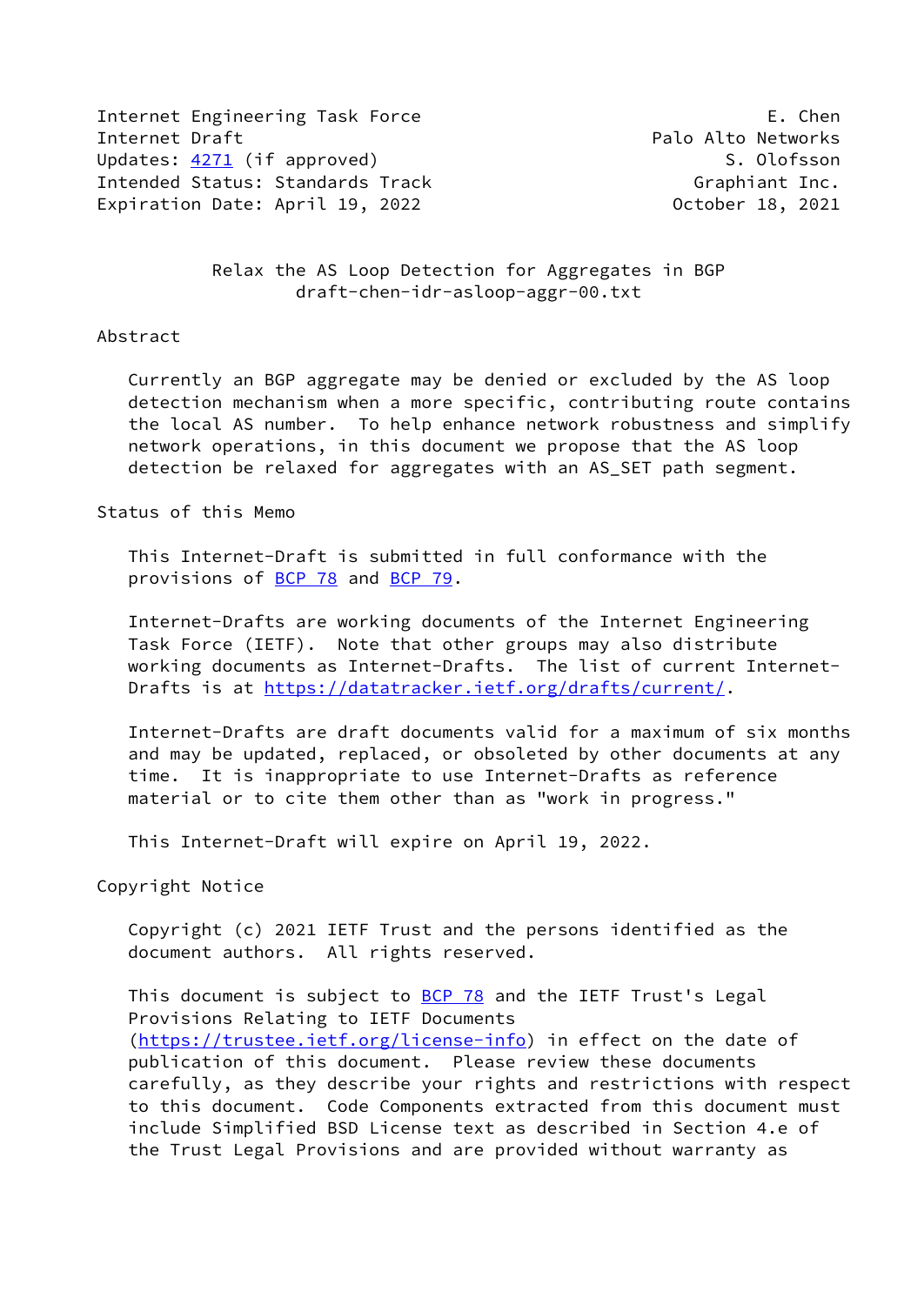## Internet Draft [draft-chen-idr-asloop-aggr-00.txt](https://datatracker.ietf.org/doc/pdf/draft-chen-idr-asloop-aggr-00.txt) 0ctober 2021

described in the Simplified BSD License.

## <span id="page-1-0"></span>[1](#page-1-0). Introduction

As described in Section 5.1.6 of the BGP specification [\[RFC4271](https://datatracker.ietf.org/doc/pdf/rfc4271)], the AS\_SET path segment is formed when aggregating several routes, and it normally includes the set of ASes from which the aggregate was formed. The aggregate, being less specific than the contributing routes, is different from any of the more specific, contributing routes, and is a new route for all practical purposes.

When an aggregate is propagated through the routing system, it may land in a network that has contributed with a more specific route to the aggregate and thus has its AS number present in the AS\_SET path segment of the AS\_PATH attribute. The aggregate may be denied, or be excluded in BGP route selection due to the AS loop detection mechanism specified in Section [9.1.2 \[RFC4271\]](https://datatracker.ietf.org/doc/pdf/rfc4271#section-9.1.2):

If the AS PATH attribute of a BGP route contains an AS loop, the BGP route should be excluded from the Phase 2 decision function. AS loop detection is done by scanning the full AS path (as specified in the AS\_PATH attribute), and checking that the autonomous system number of the local system does not appear in the AS path. Operations of a BGP speaker that is configured to accept routes with its own autonomous system number in the AS path are outside the scope of this document.

 By dropping the aggregate, or excluding it in BGP route selection when the local AS is contained in the AS\_SET, one can lose reachability, in particular when only the aggregate is advertised and the more specific contributing routes are suppressed.

Although [BCP 172](https://datatracker.ietf.org/doc/pdf/bcp172) [\[RFC6472](https://datatracker.ietf.org/doc/pdf/rfc6472)] makes a recommendation for not using the AS\_SET path segment in BGP, the AS\_SET path segment may remain in use for a long time.

 To help enhance network robustness and simplify network operations, in this document we propose that the AS loop detection be relaxed for aggregates with an AS\_SET path segment.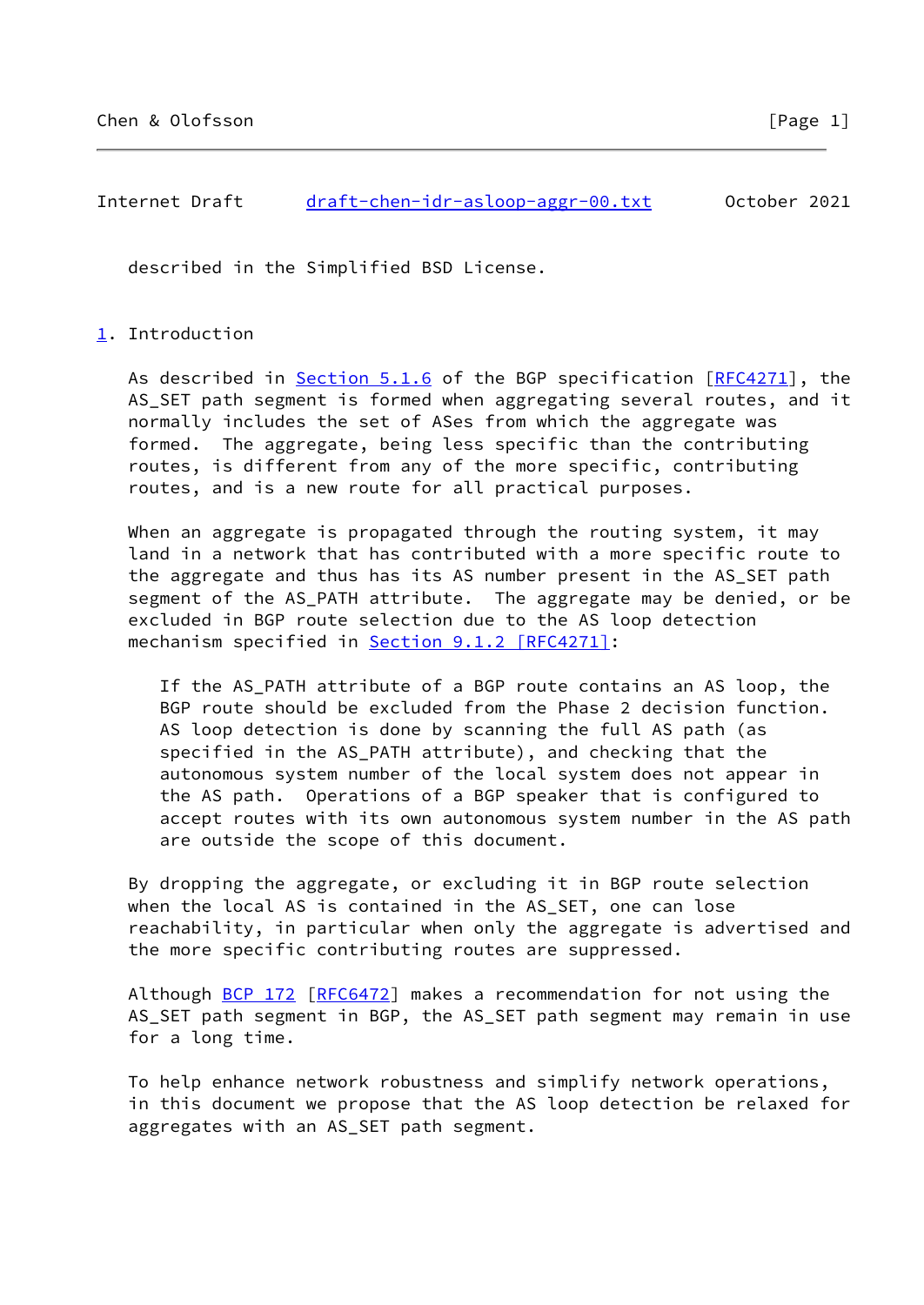Chen & Olofsson [Page 2]

Internet Draft [draft-chen-idr-asloop-aggr-00.txt](https://datatracker.ietf.org/doc/pdf/draft-chen-idr-asloop-aggr-00.txt) 0ctober 2021

<span id="page-2-0"></span>[2](#page-2-0). Revision to AS Loop Detection

The AS loop detection specified in **Section [9.1.2. of \[RFC4271\]](https://datatracker.ietf.org/doc/pdf/rfc4271#section-9.1.2)** is revised as follows:

Old text:

 AS loop detection is done by scanning the full AS path (as specified in the AS\_PATH attribute), and checking that the autonomous system number of the local system does not appear in the AS path.

New text:

 AS loop detection is done by scanning the full AS path (as specified in the AS\_PATH attribute) but excluding the AS path segments with the AS\_SET segment type, and checking that the autonomous system number of the local system does not appear in the AS path.

<span id="page-2-1"></span>[3](#page-2-1). IANA Considerations

This document makes no request to IANA.

<span id="page-2-2"></span>[4](#page-2-2). Security Considerations

 The revision proposed in this document does not change the underlying security or confidentiality issues inherent in the existing BGP [\[RFC4271](https://datatracker.ietf.org/doc/pdf/rfc4271)].

<span id="page-2-3"></span>[5](#page-2-3). Acknowledgments

TBD.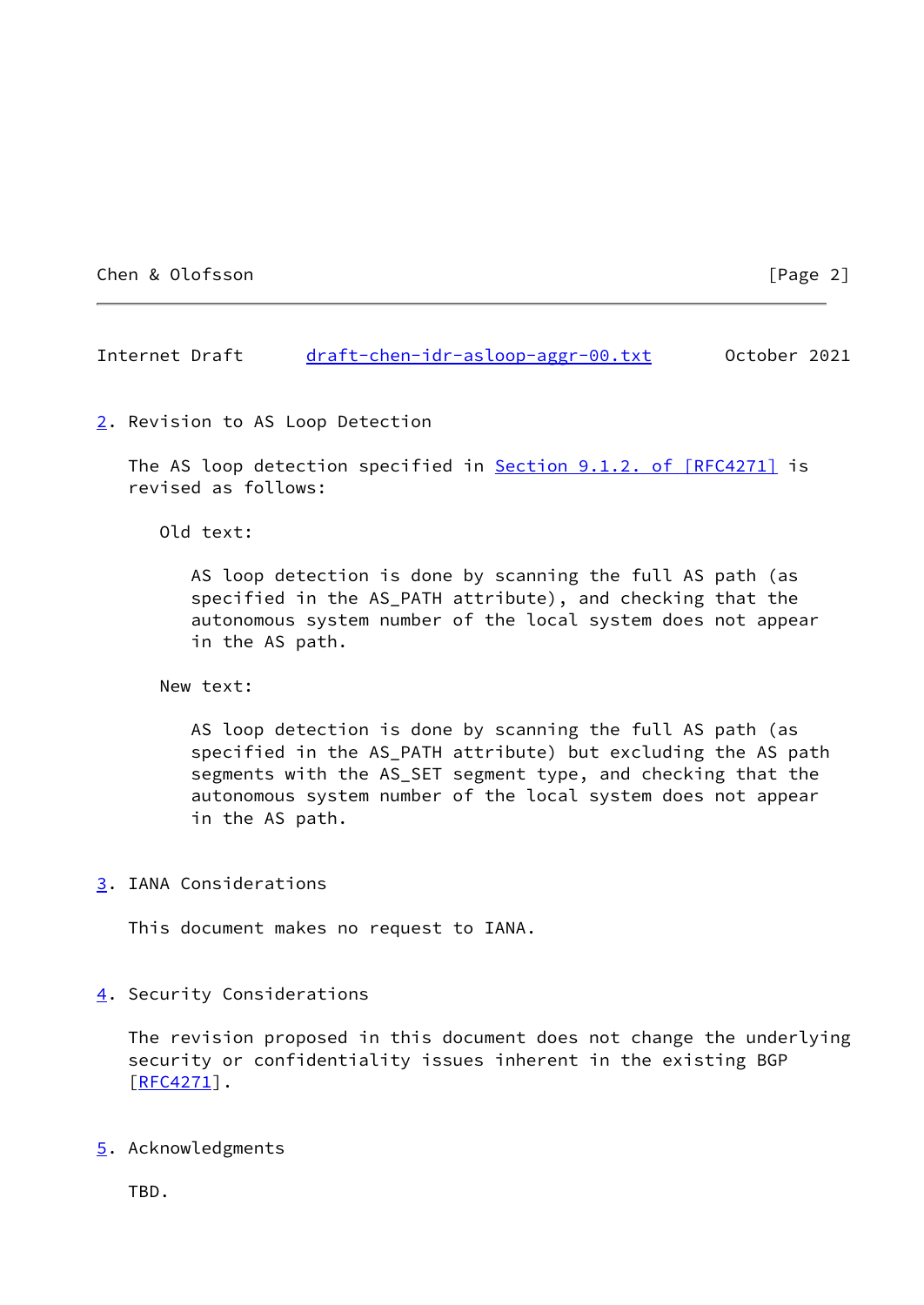## Chen & Olofsson [Page 3]

Internet Draft [draft-chen-idr-asloop-aggr-00.txt](https://datatracker.ietf.org/doc/pdf/draft-chen-idr-asloop-aggr-00.txt) 0ctober 2021

- <span id="page-3-0"></span>[6](#page-3-0). References
- <span id="page-3-1"></span>[6.1](#page-3-1). Normative References
	- [RFC4271] Rekhter, Y., Ed., Li, T., Ed., and S. Hares, Ed., "A Border Gateway Protocol 4 (BGP-4)", [RFC 4271,](https://datatracker.ietf.org/doc/pdf/rfc4271) DOI 10.17487/RFC4271, January 2006, <<http://www.rfc-editor.org/info/rfc4271>>.
- <span id="page-3-2"></span>[6.2](#page-3-2). Informative References
	- [RFC6472] Kumari, W. and K. Sriram, "Recommendation for Not Using AS\_SET and AS\_CONFED\_SET in BGP", [BCP 172](https://datatracker.ietf.org/doc/pdf/bcp172), [RFC 6472](https://datatracker.ietf.org/doc/pdf/rfc6472), DOI 10.17487/RFC6472, December 2011, <[https://www.rfc-editor.org/info/rfc6472>](https://www.rfc-editor.org/info/rfc6472).
- <span id="page-3-3"></span>[7](#page-3-3). Authors' Addresses

 Enke Chen Palo Alto Networks, Inc.

Email: enchen@paloaltonetworks.com

 Stefan Olofsson Graphiant Inc.

Email: stefan@Graphiant.com